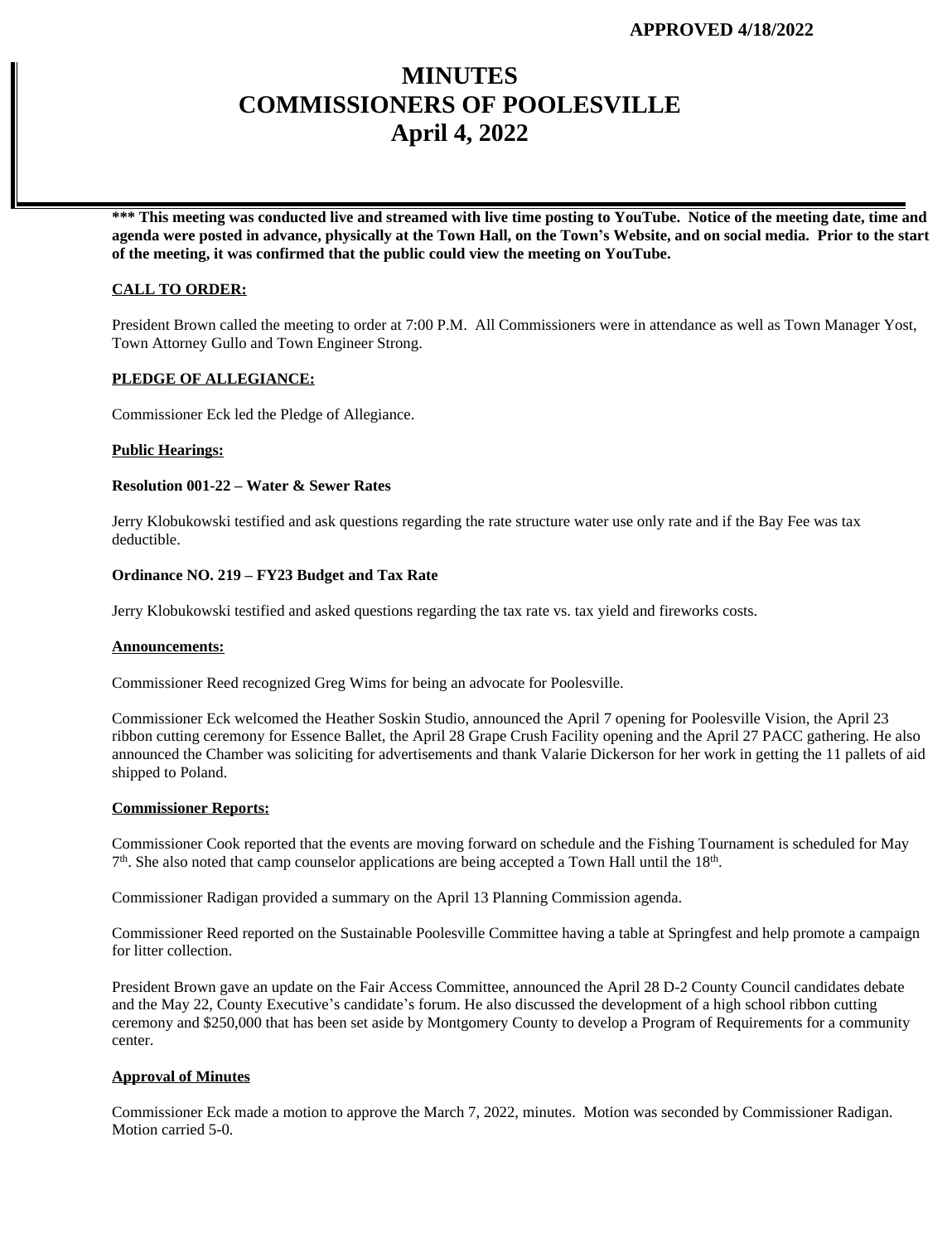Commissioner Eck requested the March 21 minutes be amended to include a thank you from the Commissioners to Jerry Klobukowski for his hard work over the years to help correct tax duplication issues. Commissioner Radigan motioned to approve the minutes as amended. Seconded by Commissioner Reed. Motion carried 5-0

## **Public Comment**

Tom Kettler informed the Commissioners that he had purchased properties on Hughes Road and would be developing.

## **Old Business**

#### Employee Capacity Study

Antisha Walley and Richard Hanks of MMC Consulting presented the report. After a short discussion, the Commissioners thanked them for their work.

#### Employee Handbook

Manager Yost presented a redline version for review. After a discussion, Commissioner Radigan motioned to approve as revised and effective April 18, 2022. Seconded by Commissioner Reed. Motion carried 5-0.

## **New Business**

#### UPN Grant Request

Lynn & John Rolls discussed the upcoming UPN Friday the 13<sup>th</sup> event and funding requirements. They requested a grant of \$1,000. After a short discussion, Commissioner Reed motioned to approve the 1,000 mini grant request. Seconded by Commissioner Eck. Motion carried 5-0.

#### Appointments to Boards and Commissions

The Commissioners discussed the list of reappointments and one new appointment. They also discussed developing an agreed upon process. Commissioner Eck motioned to approve the reappointment list that included; Leigh Peper to the Ethics Board, Laura Eckert and Pilar Garrett to the Board of Zoning Appeals, Gayle Partain and Doug McKenney to the Parks Board, Chuck Stump, Karen Anderson, Jocelyn Harris, William McDonald and Laura Dunlop to the board of Elections, and Lynn Schaeber, Kevin Schramm, Jim Brown and Link Hoewing to the Fair Access Committee. Seconded by Commissioner Radigan. Motion carried 4-1 with Commissioner Cook opposed.

Commissioner Eck motioned to appoint Adam Sroka to the Fair Access Committee. Seconded by Commissioner Reed. Motion carried 4-1 with Commissioner Cook opposed.

## Water Rates/Pools

Manager Yost detailed a proposed process of checking out a water meter from Town Hall for the purpose of filling pools and being charged a water only rate of \$9.00/1,000 gallons. The Commissioners will take up the issue on April 18 as part of the water rate adoption process.

## Farmers Market

Town Attorney Gullo provided an explanation of how other jurisdictions handle Markets and the insurance requirements. After a discussion no decisions where made and staff is to investigate costs associated with event type insurance for the next meeting.

#### **Town Manager Report**

Town Manager Yost reported on the following:

Department supervisors are scheduled for leadership training for the end of the month.

Several staff members are scheduled for a 2-day web training seminar for later this month.